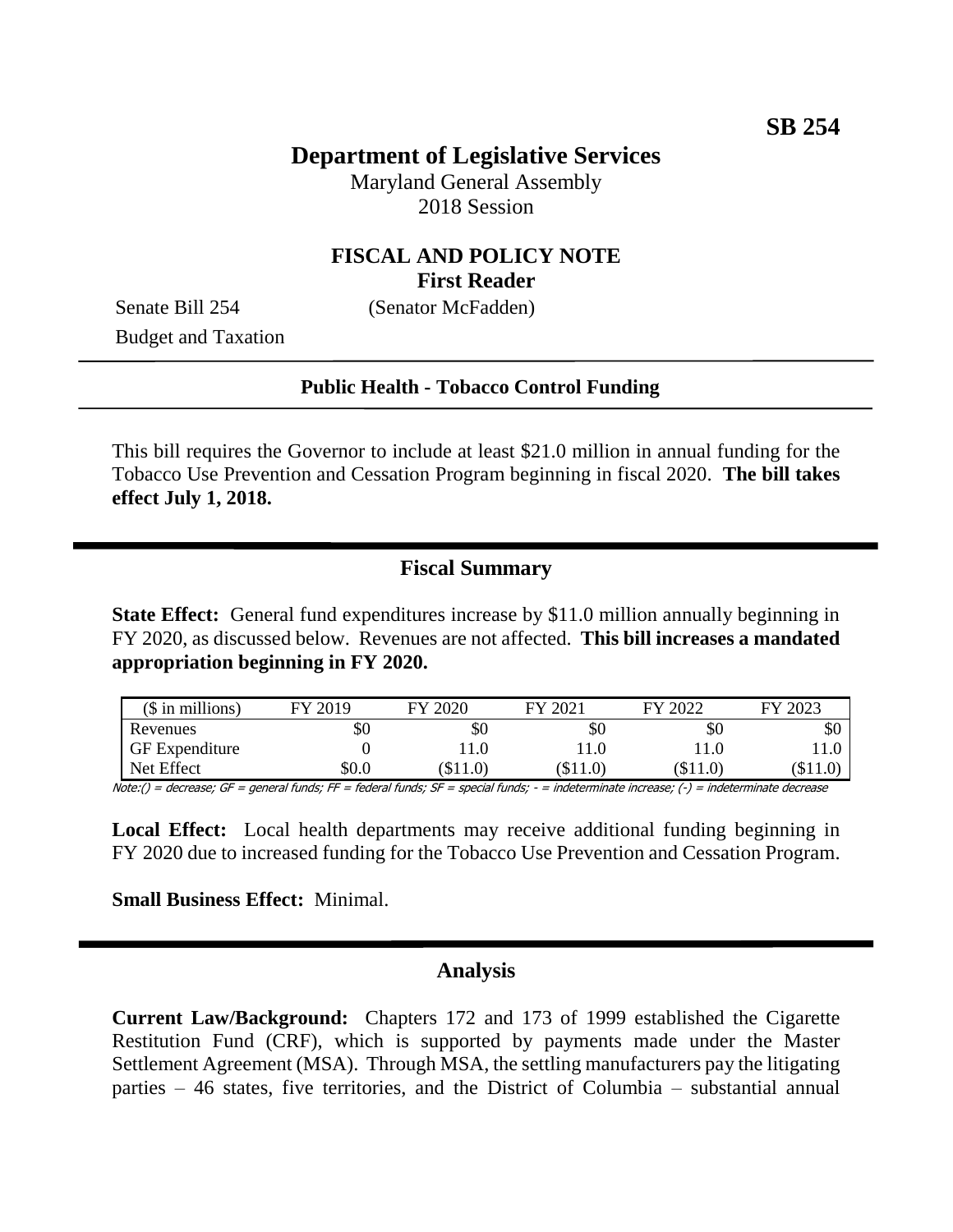payments in perpetuity. The distribution of MSA funds among the states is determined by formula, with Maryland receiving 2.26% of MSA monies, which are adjusted for inflation, volume, and prior settlements.

Additionally, civil penalties collected for violations of the Clean Indoor Air Act (under the Health-General Article) and for smoking in indoor places of employment (under the Labor and Employment Article) are also paid into CRF.

The use of CRF is restricted by statute. Activities funded through CRF include the Tobacco Use Prevention and Cessation Program; the Cancer Prevention, Education, Screening, and Treatment Program; substance abuse treatment and prevention; the Breast and Cervical Cancer Program; Medicaid; tobacco production alternatives; legal activities; and nonpublic school support.

The Tobacco Use Prevention and Cessation Program aims to reduce the use of tobacco products and to reduce the burden of tobacco-related morbidity and mortality in the State. Over the past several years, the State's fiscal difficulties have prompted reductions to the mandated funding levels for various programs funded by CRF. The Budget Reconciliation and Financing Act of 2010 (Chapter 484) reduced annual appropriations for tobacco use prevention and cessation activities to \$6.0 million in each of fiscal 2011 and 2012 and \$10.0 million annually beginning in fiscal 2013. Prior to these reductions, \$21.0 million was mandated for these activities annually.

**State Expenditures:** Although the Tobacco Use Prevention and Cessation Program is funded by CRF, nearly the entirety of the fund's revenue is allocated each year to various programs under funding mandates. Therefore, it is assumed that general funds are necessary either to meet the bill's funding mandate or to backfill for funding reallocated from CRF programs.

Consequently, general fund expenditures increase by \$11.0 million annually beginning in fiscal 2020 to ensure a total of \$21.0 million in annual tobacco cessation program funding. The Maryland Department of Health (MDH) advises that the increased funding would be expended on contracts for statewide tobacco prevention (\$4.6 million), health communication activities (\$1.1 million), and evaluation activities (\$1.0 million). In addition, MDH anticipates hiring additional staff (\$464,800) and providing \$3.9 million to local health departments for tobacco prevention and control activities.

# **Additional Information**

SB 254/ Page 2 **Prior Introductions:** SB 113 of 2017 received a hearing in the Senate Budget and Taxation Committee, but no further action was taken. Its cross file, HB 703, received a